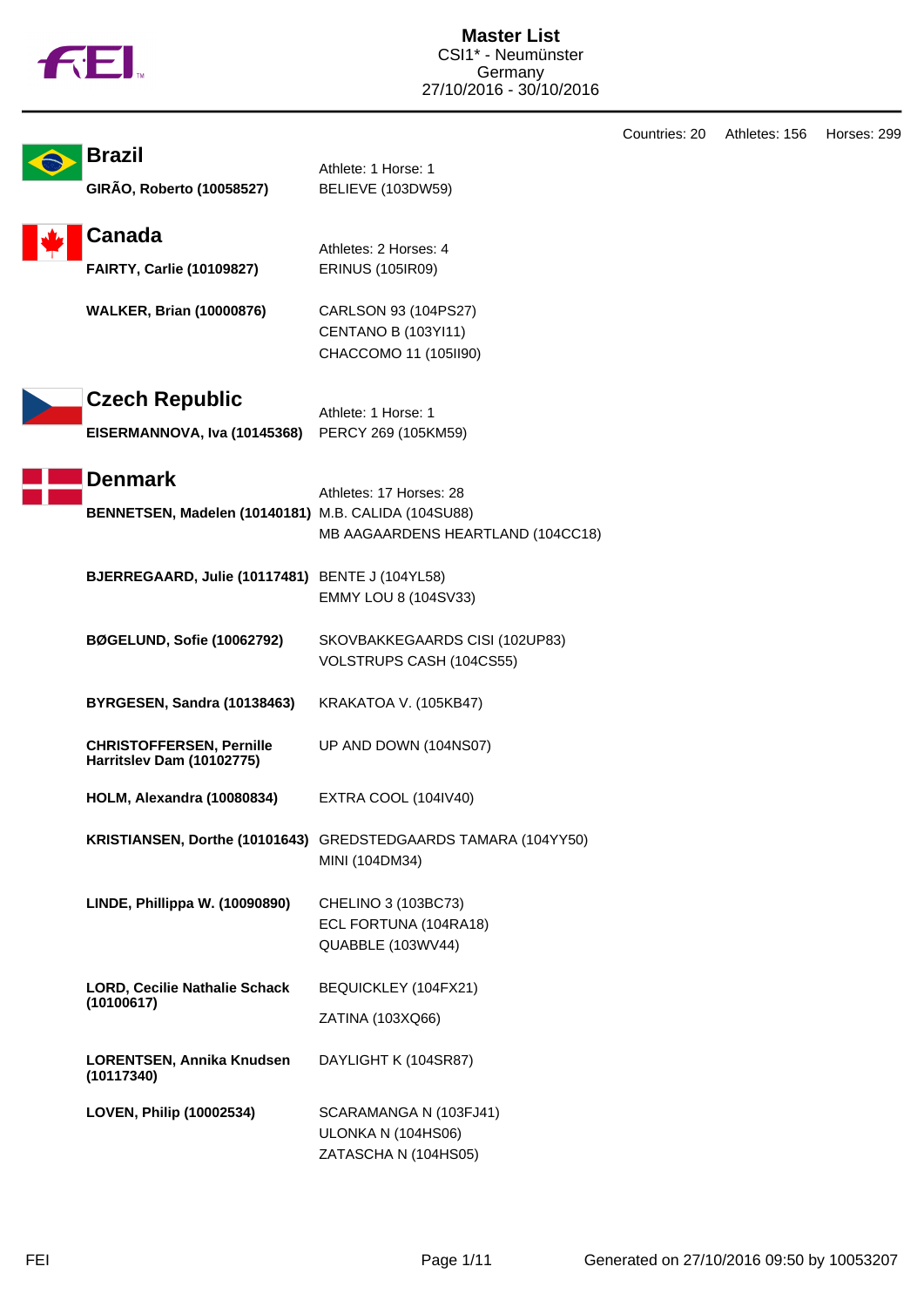

| NIELSEN, Christina (10082494)                                                   | GRIFFIN 16 (103KR09)<br>LAMBERT ASK (105KQ08)                                                      |
|---------------------------------------------------------------------------------|----------------------------------------------------------------------------------------------------|
| <b>SCHAEFER, Emilie Henningsen</b><br>(10100652)                                | <b>JOY KLT (104GI17)</b>                                                                           |
| <b>SIGMUNDSEN, Dina Bach</b><br>(10075643)                                      | AEROSMITH (104VP40)                                                                                |
| SMIT, Clara Bergman (10077070)                                                  | CAVOUR (104DX51)                                                                                   |
| <b>WEILSBY, Emilie (10104037)</b>                                               | FORTUNA (103US49)<br>QUICK STEP (103ZW60)                                                          |
| <b>WINTHER, Lucas Husted</b><br>(10140178)                                      | M.B. CARON (105FF51)                                                                               |
| <b>Ecuador</b><br>SANDOVAL MUÑOZ, Ana Carolina AMARILLO (104BK32)<br>(10031621) | Athlete: 1 Horses: 2                                                                               |
|                                                                                 | QUITANO (105CK48)                                                                                  |
| <b>Finland</b><br><b>AROMAA, Laura (10024763)</b>                               | Athletes: 3 Horses: 5<br>CAMPINO 481 (104ZJ45)<br>CARPALANO (104CZ21)<br>SPARKLY DIAMOND (104SL01) |
| ELO, Jenni (10077976)                                                           | CORIANNA 3 (105KD66)                                                                               |
| <b>PIIRALA, Mikko (10002316)</b>                                                | SPAETZUENDER W (103RO93)                                                                           |
| <b>France</b><br><b>BECAT, Cedric (10074471)</b>                                | Athlete: 1 Horses: 2<br>CATALUX (102NL02)<br>LITTLE DIAMOND 14 (103WY97)                           |
| Germany                                                                         | Athletes: 111 Horses: 218                                                                          |
| AHLMANN, Ulrich (10111976)                                                      | CHICCA BLUE (104NK19)                                                                              |
| <b>AHME, Susanne (10145178)</b>                                                 | <b>QUINTINA 13 (104TI87)</b>                                                                       |
| ALBRECHT, Saskia (10063836)                                                     | CARLA 125 (104NI05)<br>CASTINO 4 (103JL51)                                                         |
| BEHR, Christiane (10106522)                                                     | ANTONIO 136 (104YT78)<br>CAMILLO 161 (104YT83)<br>EUPHORIA 6 (104NK34)                             |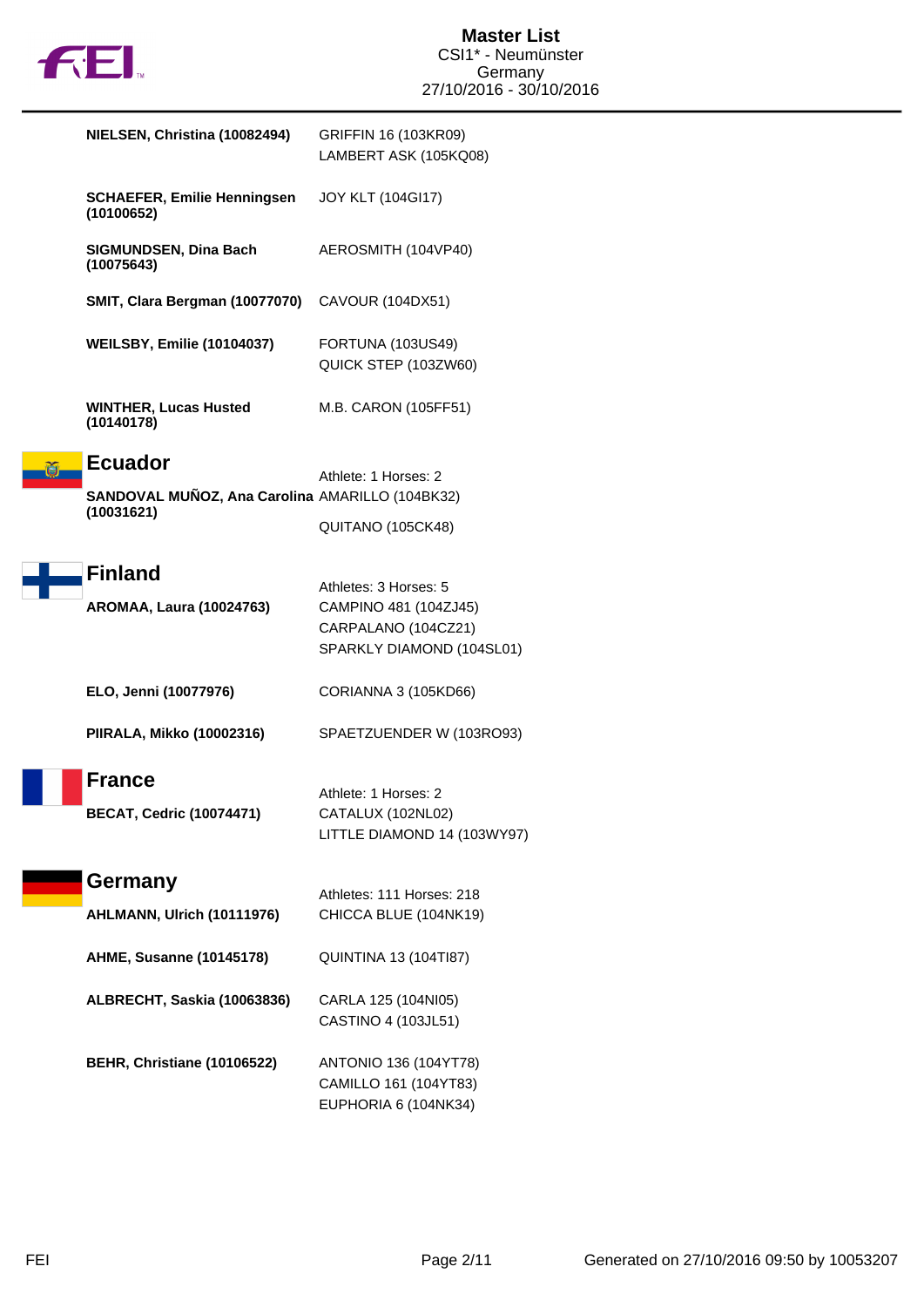

| <b>BEHREND, Björn (10091368)</b>                  | BELLA SOFIA (105BH13)<br>CAJO M (105KK07)<br>CLOONEY 93 (105JA13)                                                           |  |
|---------------------------------------------------|-----------------------------------------------------------------------------------------------------------------------------|--|
| <b>BENDIG, Marie (10106524)</b>                   | C'EST LOTTA (104IC76)                                                                                                       |  |
| <b>BENGTSSON, Evi (10061184)</b>                  | F.CAMPAYA (105DW39)<br>STARRIO (103ZB42)                                                                                    |  |
| <b>BÖHLK, Marthe (10136794)</b>                   | CALIMERO 577 (105JN29)                                                                                                      |  |
| <b>BREMER, Patricia (10053055)</b>                | LATILOT (103CY64)                                                                                                           |  |
| <b>CARINI, Peter (10145063)</b>                   | CALDERA 18 (105KD75)<br>CAMPINO 370 (105KD76)                                                                               |  |
| CARSTENSEN, Beeke (10101237)                      | CARA MIA 85 (103OG88)<br><b>JOYRIDE (105KE54)</b><br>VENETZIA (103RW79)                                                     |  |
| CARSTENSEN, Teike (10086753)                      | <b>AMITY B. (104RT37)</b><br>CADOUR (104XS27)<br>CAYADO 3 (103FH13)<br><b>CONSTANZE 55 (104YV95)</b><br>ZUERICH 4 (104GN68) |  |
| DALLMANN, Josephine (10078301) CARLOS S (102Tl23) |                                                                                                                             |  |
| <b>DEHMELT, Meike (10112230)</b>                  | LORD 922 (104NP16)                                                                                                          |  |
| DEHMELT, Steffen (10102164)                       | CALLE 53 (104YG24)<br>CLINTARA D (105JQ37)<br>COXIMO (104DQ59)                                                              |  |
| DELFS, Henry (10076935)                           | CANTUCCINI D (104WX27)<br>CARRINGTON D (104CX01)<br>D CONSUELA (104DN98)                                                    |  |
| <b>DELFS, Theresa Johanna</b><br>(10078918)       | CONTO 8 (103KY51)                                                                                                           |  |
| <b>DETHLEFSEN, Jane Sophie</b><br>(10145244)      | <b>QUENT 5 (105KD67)</b>                                                                                                    |  |
| <b>DOMKE, Charlott (10142832)</b>                 | AUTUMN COLOURS (105IQ63)                                                                                                    |  |
|                                                   |                                                                                                                             |  |

**ENDRULAT, Jule Lena (10135530)** CASCAN 2 (105AH23)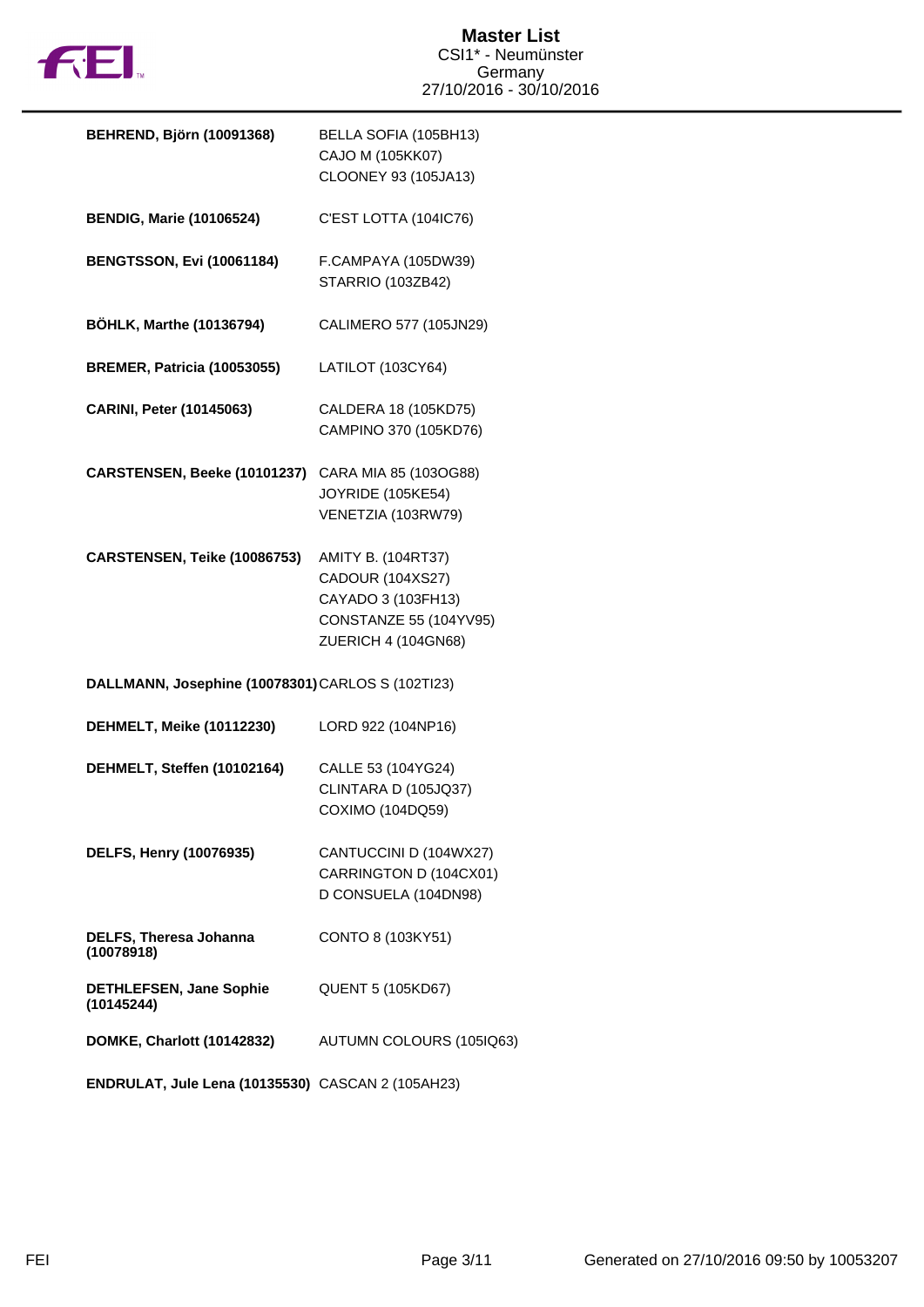

| <b>FORKERT, Esther (10043230)</b>                  | ESPERANZA 72 (103VM12)<br>LORENA 141 (105IE91)<br>MISS CORTINA (103GG14)<br>PHAETON 4 (104OH60)   |
|----------------------------------------------------|---------------------------------------------------------------------------------------------------|
| FRIEDRICHSEN, Lasse (10112211) TIRANA 75 (104CS39) |                                                                                                   |
| <b>FUGE BARRACHINA, Alexander</b><br>(10118179)    | AMARILLO 84 (104MQ61)                                                                             |
| <b>GEBKE, Michael (10116911)</b>                   | CHELSEY LOU (103SO43)                                                                             |
| <b>GOTTRON, Carsten (10144648)</b>                 | CARLITO 31 (104ZA06)<br>CASSE COU 5 (105JZ23)<br>CHARLY BROWN 318 (105JM22)<br>COUPER 3 (105JZ30) |
| GRÄFE, Maximilian (10091598)                       | ADAGIO DE TALMA (105KJ38)<br>CORNETINO (104YT87)<br>QUIRAN (104YT88)                              |
| GRÖPPER, Claas Christoph<br>(10010958)             | ALEXIS (104KD15)                                                                                  |
|                                                    | BALLERINA 298 (105JU87)<br>COOL MAX W (105AW08)                                                   |
| <b>HAHN, Charlotte-Christine</b><br>(10133011)     | SHARON 164 (104QT84)                                                                              |
| <b>HAMANN, Linn (10098043)</b>                     | ALISON BY CARTOFLEX (103VP75)<br>CESANO 5 (104DP55)<br>CRYSTAL CLEAR (104EL30)                    |
| HARTLEIB, Laura (10145299)                         | <b>LEMON LI (105KE40)</b>                                                                         |
| HEINRICH, Natalie (10111653)                       | COSIMA 212 (104NC48)                                                                              |
| HENNINGS, Alessa (10019198)                        | CELARA (104NA57)<br>CLARABELLA (104YG62)<br>QUICK JUMP W (104UT05)                                |
| <b>HESS, Christian (10016186)</b>                  | CHAKRA 9 (105CH56)<br>LA CALIDAD (104UE65)<br>UNTEAM DE LA CENSE (104GO70)                        |
| <b>HINNERS, Sophie (10101886)</b>                  | FOR EMOTION (102ZQ71)<br>QUIDAM'S AS T (102XJ66)<br>SEANA 2 (105IN52)                             |
| <b>HORN, Anna Madlen (10010955)</b>                | LIBERO 103 (GER26005)<br>WATCH ME H (104OE96)                                                     |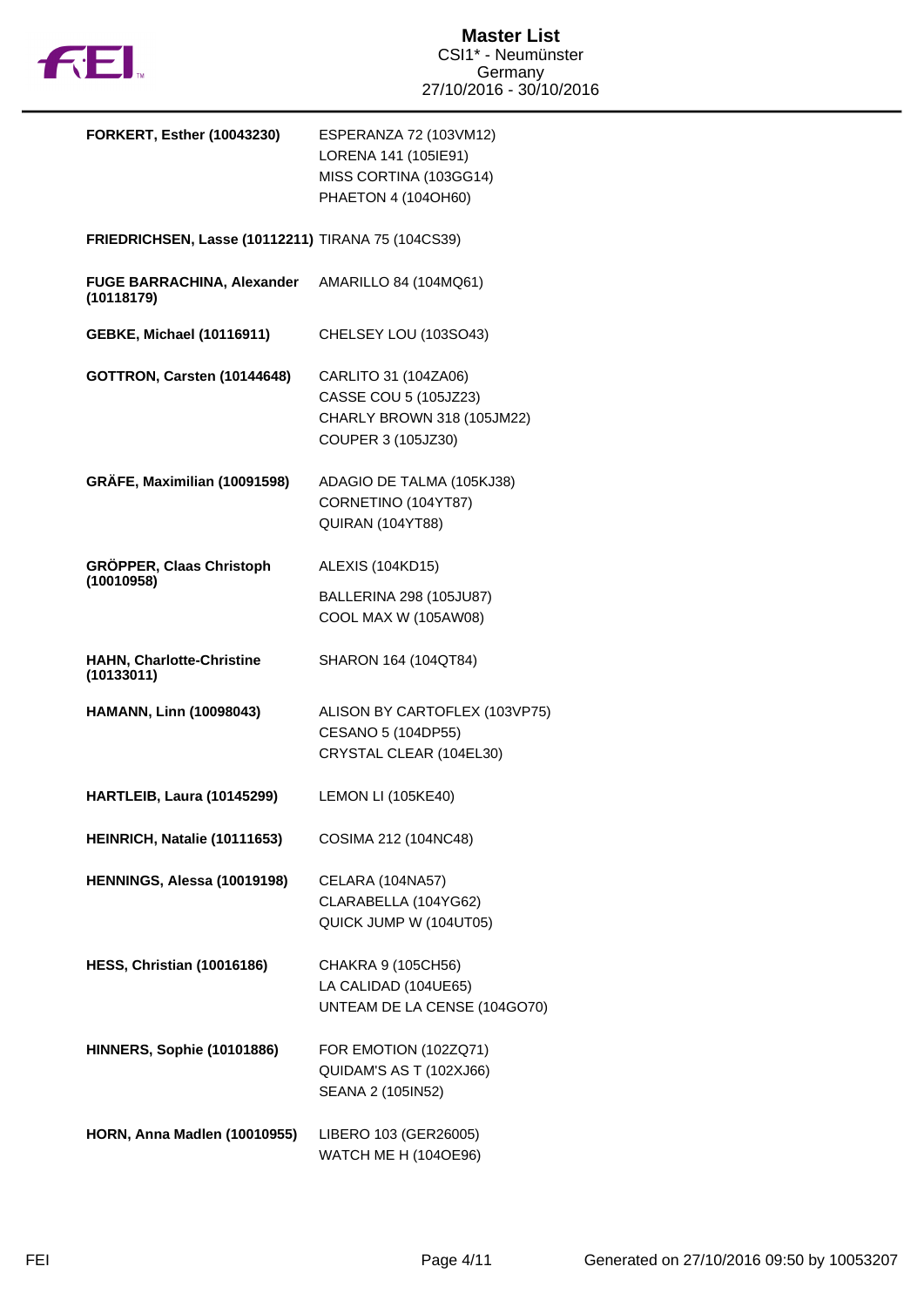

| HUESMANN, Johanna (10101463)                       | CELLAGON ANNA (104DM83)<br>KING CLOONEY (104SK56)                                                                  |
|----------------------------------------------------|--------------------------------------------------------------------------------------------------------------------|
| JONIGKEIT, Leonie (10036008)                       | CANDINO 9 (102PX78)<br>CIWALUCA (104CG60)<br>DEDE V (104XC92)                                                      |
| JÖRKE, Johannes (10024027)                         | COSTINO (105JH54)<br>CRIS CAB (105KF48)                                                                            |
| KAßMEKAT, Juliane (10135916)                       | LUCY 490 (103AV69)                                                                                                 |
| <b>KLAGGES, Elena (10131489)</b>                   | QUANTESSA (105CY54)                                                                                                |
| <b>KLÜGEL, Kimberly Marie</b><br>(10144746)        | CROSSFIRE 19 (105JW60)<br>WYNONA 55 (105JW59)                                                                      |
| KÖHLBRANDT, Hinerk (10008861) CARL 65 (105AY55)    | QUICK JUMP (105KK09)                                                                                               |
| KÖNIG, Nina (10101190)                             | CREMONA 22 (103KA39)<br>LIMAX 2 (104YM59)                                                                          |
| KONOPKA, Alexandra (10098878) COSTELLO K (105JZ31) | LIBERTY 340 (104SU89)                                                                                              |
| <b>KORTSCH, Marie-Sophie</b><br>(10142568)         | LARIMO (104NP88)                                                                                                   |
| <b>KORTSCH, Nele (10037359)</b>                    | CHANTY CLASSICO (105AQ26)<br>CORNETTO 40 (105KE64)<br>CUMBERLAND AS (104ZX35)<br>WILANTOS VAN BON CHEVAL (102NW99) |
| <b>KRAFT, Jessica (10001746)</b>                   | CHICA'S DREAM (105AT14)                                                                                            |
| <b>KREFT, Tabea (10115593)</b>                     | GOLDSTERN 228 (104RI76)                                                                                            |
| KUHRT, Christina (10023644)                        | <b>COMANDER 7 (104CV68)</b><br>FRIDA GOLD 2 (104HO85)<br>SILENT PEPPER (102PP44)                                   |
| LABJUHN, Moritz (10036867)                         | <b>QUINTO 41 (102XN26)</b>                                                                                         |
| <b>LACHER, Nicole (10095160)</b>                   | CHAKRA 8 (105KN52)<br>CHRISTOFOLINI (103XH89)<br>LAPICCOLLA (104OC80)                                              |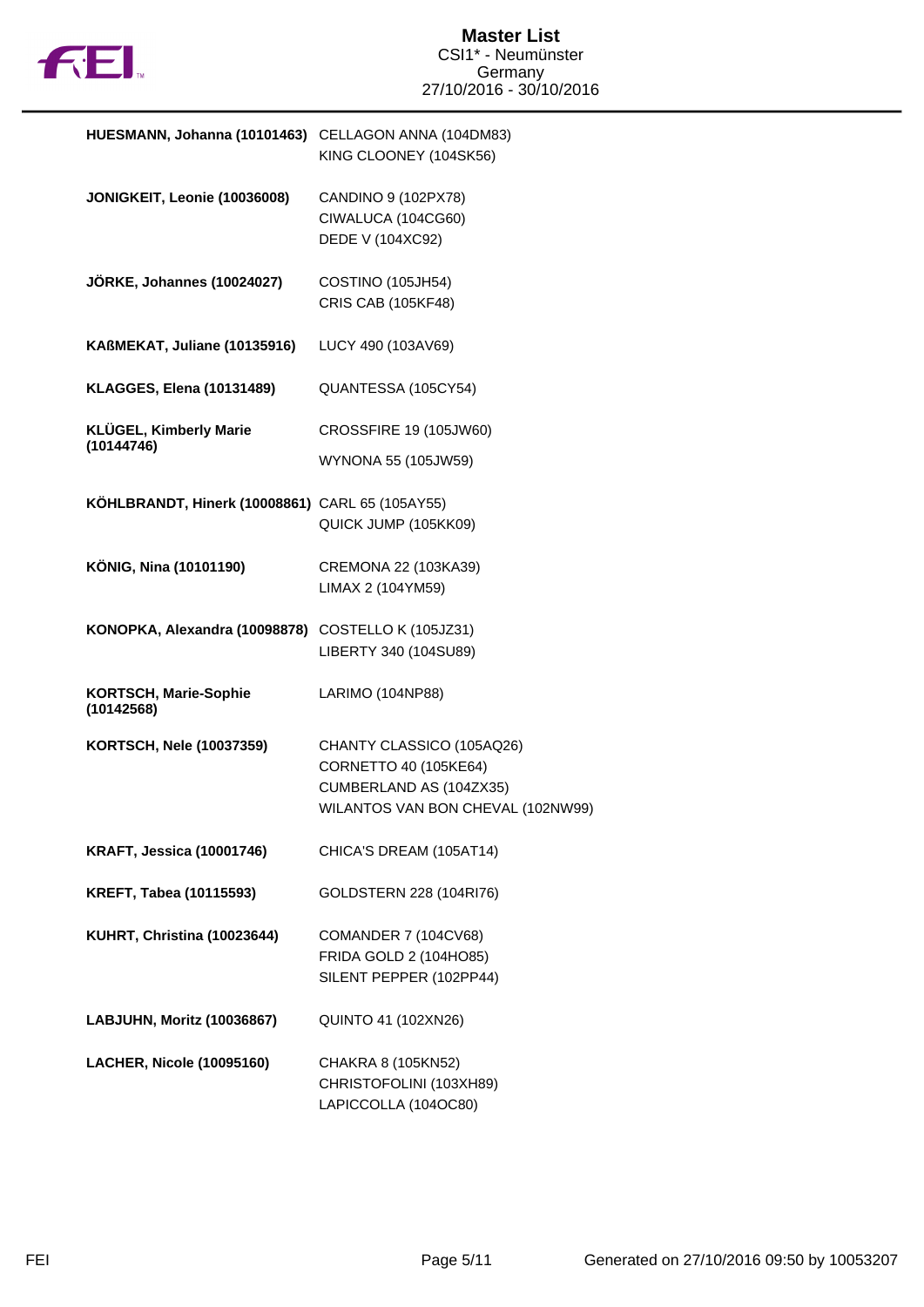

| LEICHLE, Baltasar (10118636)                          | CERINA 4 (104BF59)<br>COSMOS 61 (103KQ98)<br>NEW YORK (103HN11)              |
|-------------------------------------------------------|------------------------------------------------------------------------------|
| LEICHLE, Mike Patrick (10005745) ARAMIS 577 (104UX29) | <b>BONAIRE 5 (102SR96)</b><br>CAREZINO (103XE57)<br>YPSILON (103WR82)        |
| LEIPOLD, Michael A. (10047848)                        | LORD PEPSI 2 (104MV43)<br>ROBIN VON LOXLEY 4 (102YD16)<br>SANLOO T (103CP29) |
| <b>LOHMEIER, Charlotte-Sophie</b><br>(10045446)       | CORLEONE 58 (103VJ97)                                                        |
| LÜNEBURG, Rasmus (10002597)                           | BOTOX BERLUCCI (105KJ75)<br>CANOLA (105FW34)<br>QUINTANA 32 (102ZD98)        |
| LUTHER, Jarka (10036868)                              | GADRIANO R (1030C77)                                                         |
| <b>LUTHER, Jesse (10057278)</b>                       | CASADO 5 (103WD73)<br>ZARIN 43 (104TC62)                                     |
| LUX, Mareike-Christin (10145094)                      | ASTERIX 593 (105JW61)                                                        |
| LUX, Sven (10037482)                                  | CHICA B (102ZZ42)<br><b>VINTANA (103UV13)</b>                                |
| MESSALE, Antonia (10130935)                           | ZAUBER LADY M (104YQ70)                                                      |
| <b>MEYER, Janne Friederike</b><br>(10001705)          | BROMBEERE (104YL54)                                                          |
|                                                       | INDI 28 (103YO47)<br>LILLY PEZY (105KH22)                                    |
| MILLAHN, Katharina (10144809)                         | CYTRONIC (105JX79)                                                           |
| MÖHRLE, Valentina (10105266)                          | CHUNKY MONKEY (103RI95)                                                      |
| <b>MORGENROTH, Lea (10101151)</b>                     | CATOKIA (104CQ56)<br>SIR POLDI 3 (102QC39)                                   |
| MÜHLENBECK, Daniela (10001055) ADWIGA M (104NG21)     | LOOK AT HENNESSY (104DE88)                                                   |
| <b>NAEVE, Beritt (10000841)</b>                       | WYOMING 193 (103NE06)                                                        |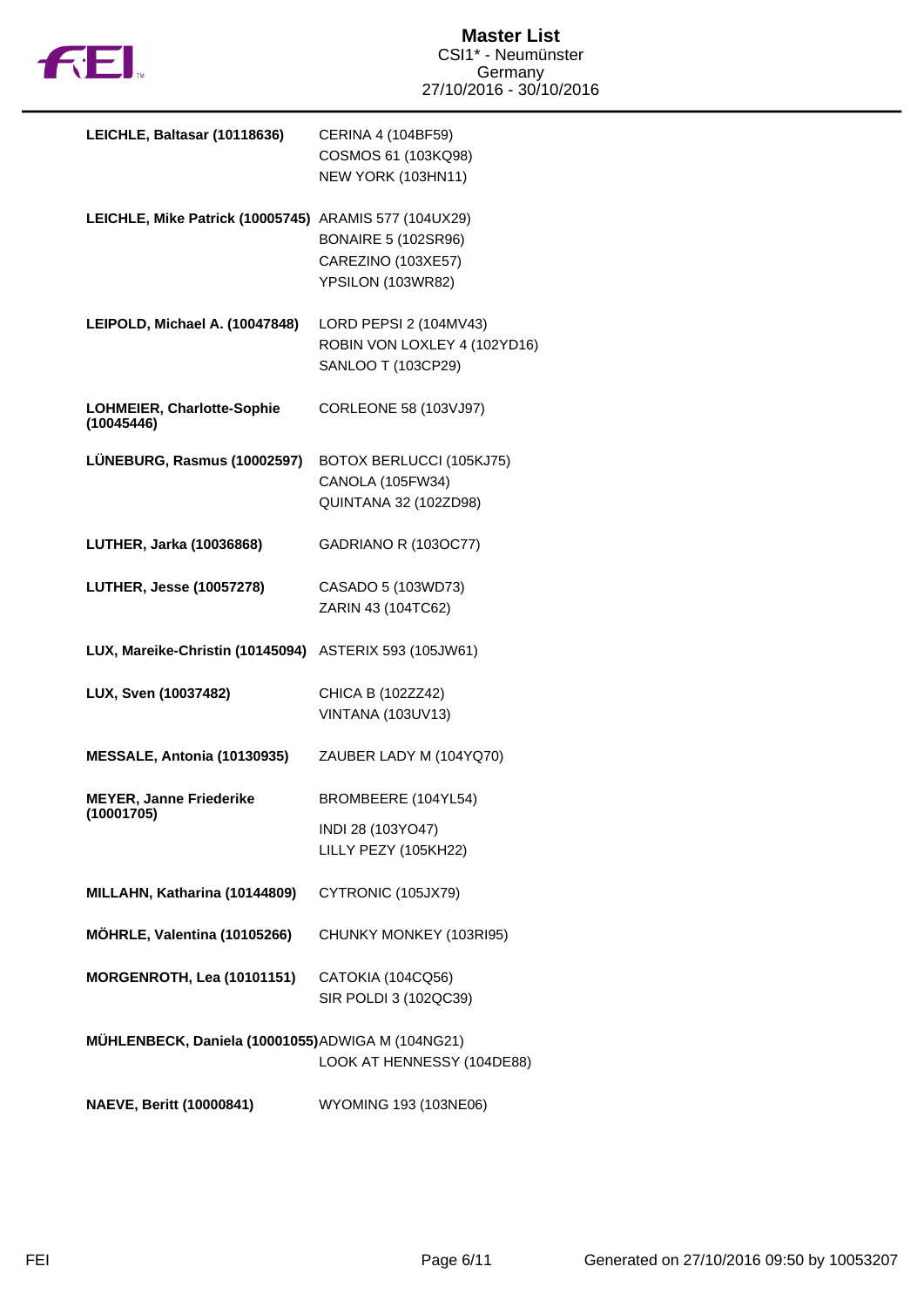

| NAEVE, Jörg (10001800)                              | BACCARA (105CH10)<br>BENUR DU ROMET (104MQ24)<br>D'ACCORD 68 (104NT47) |
|-----------------------------------------------------|------------------------------------------------------------------------|
| NAEVE, Robin (10118351)                             | CHERRY 184 (103LS13)                                                   |
| <b>NAEVE, Volkert (10003062)</b>                    | BARONESS 363 (105BD37)<br>SOLIST 152 (104NR04)                         |
| NISSEN, Sören (10119199)                            | LANDSTREICHER 36 (104TA25)                                             |
| <b>OLDENBURG, Katharina</b><br>(10117600)           | AWA (104TN24)                                                          |
|                                                     | CINDERELLA 661 (105JJ96)<br>ZENSAI (105KD82)                           |
| PAULSEN, Gordon (10001492)                          | BARDOLINA 2 (104TU30)<br>CLIP MY COLMAN (105KD64)                      |
| PAULSEN, Leonie (10144861)                          | RIVIERA 59 (105JW62)                                                   |
| POLETTO, Paola (10123826)                           | CASTING 3 (103Cl38)<br><b>CONN AIR (104YG71)</b>                       |
| RAMBADT, Alexandra (10101549) CLOUD CA (104SG06)    |                                                                        |
| REIMERS, Herbert (10137917)                         | LEVERAGE (104NA52)                                                     |
| RETZLAFF, Leoni (10130526)                          | BELLA BELLISIMA (104YG72)                                              |
| RIEDINGER, Christian (10145245) CERVEZA 3 (105KB81) |                                                                        |
| <b>RIPKE, Andreas (10000704)</b>                    | <b>CAMALL (104PN52)</b><br>CASTROS (104PN51)                           |
| RIPKE, Flemming (10117602)                          | ELVERHOJS MAESTRO (103XB35)<br>GIUNCO DELLA LOGGIA (102VM81)           |
| <b>RIPKE, Theresa (10082466)</b>                    | CALMADO (103BL04)<br>CORANOS (104HS80)                                 |
| RODDE, Johanna (10136276)                           | CARDENIA W (104YU20)<br>CLARAMIA (105BG00)                             |
| ROLL, Anna (10145223)                               | LAVINA 31 (105KE41)                                                    |
| <b>ROSENBLAT, Noa (10145064)</b>                    | CELTIC 23 (104ON59)                                                    |
| ROTHER, Antonia (10096390)                          | CELTIC 14 (102XP60)                                                    |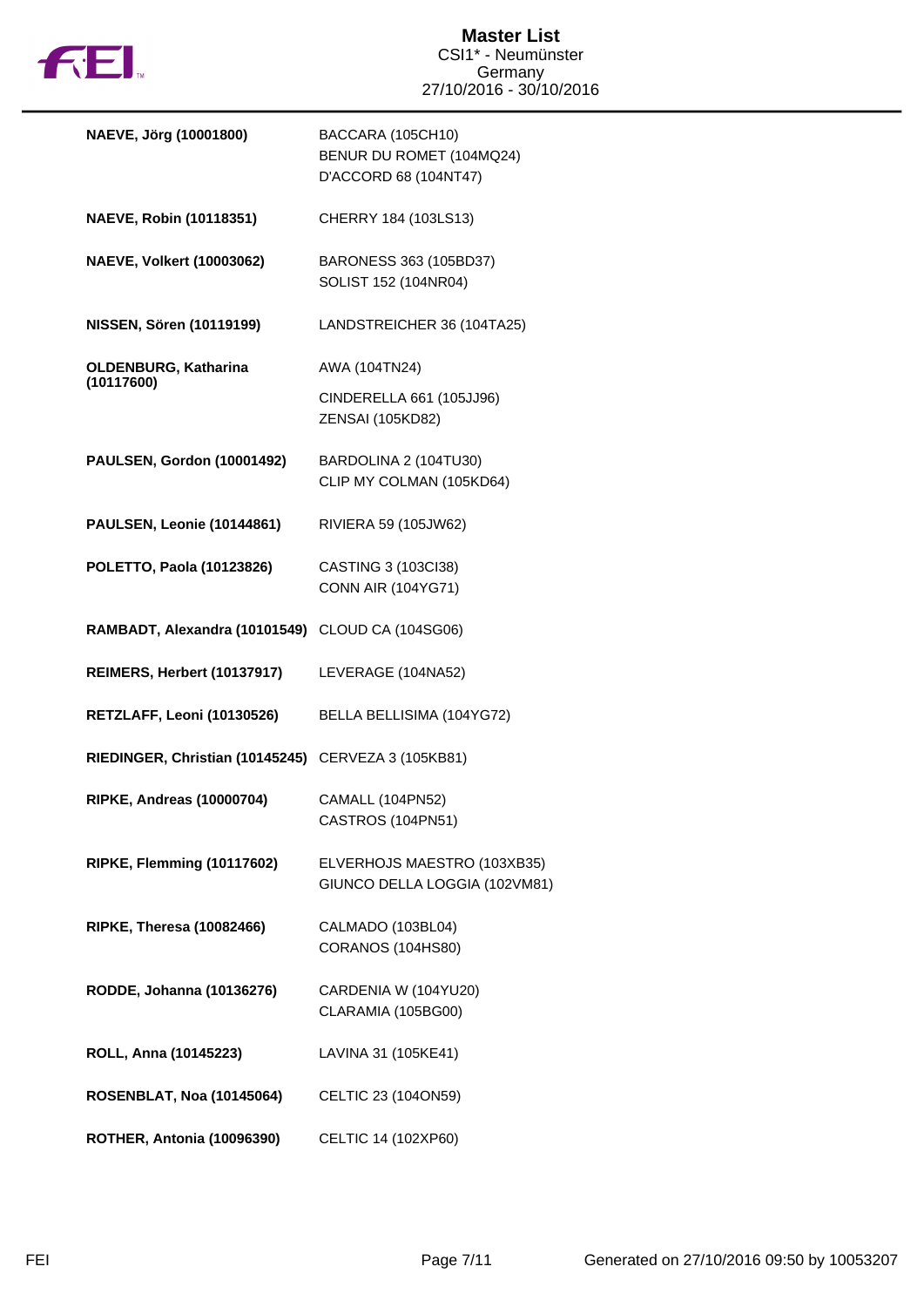

| RÜDER, Kai (10000179)             | CHICAGO M (105BT32)<br>CROSS KEYS (103PC82)<br>PRICELESS 8 (103VL05)                                                           |
|-----------------------------------|--------------------------------------------------------------------------------------------------------------------------------|
| RÜDER, Petra (10002533)           | LATIGO 18 (103YO46)                                                                                                            |
| SCHNEIDER, Miriam (10073182)      | CARTAGENA 17 (104VC32)<br>QUAITANA (104NQ27)                                                                                   |
| <b>SCHRAMM, Nane (10117257)</b>   | LITTLE RED RIDING HOOD (104SP53)<br>ZALAMEA (104SP54)                                                                          |
| <b>SCHRÖDER, Dirk (10001127)</b>  | CABOFIRA (105KB02)<br>CADERAS (105KB03)<br>SCHINMI (105KB04)                                                                   |
| SCHUCHER, Henrike (10114038)      | ELFJE B (104OX59)                                                                                                              |
| <b>SCHULZ, Andre (10106179)</b>   | <b>BEDEA (105JN28)</b><br>QSIEBEN (104YT92)                                                                                    |
| <b>SCHULZ, Arne (10043924)</b>    | COCONUT 21 (GER45182)                                                                                                          |
| <b>SEEMANN, Torben (10011656)</b> | CUTE RED MURPHY (104YI26)<br>QOOPER 2 (105KB01)                                                                                |
| <b>SIEVERS, Tomke (10130937)</b>  | QUINTERUS (102UH87)                                                                                                            |
| SIEVERTSEN, Jörg (10001804)       | <b>BILLI JEAN 3 (105KF11)</b><br>CHICKOMAN (104SK64)                                                                           |
| STECHER, Natalia (10106312)       | BARTHOLOMAEUS (104ON60)<br>COULYN (104HG73)<br>FUERST REINER (103XQ87)                                                         |
| <b>STRUCK, Stina (10145136)</b>   | ADELE 93 (105KD69)<br>PORQUITO C (105KD73)                                                                                     |
| THEURER, Andreas (10016919)       | <b>BALLACK 7 (103XF05)</b><br>CAMILLA 141 (105CW35)<br>COOKIE 52 (104GT39)<br>COR DE DIAMANT (103OC57)<br>LENNART 13 (105IQ90) |
| THIESING, Carsten (10130936)      | LARISSA 834 (105JV94)<br>QUASAR 13 (104DD93)<br>QUESTO 6 (105JV93)                                                             |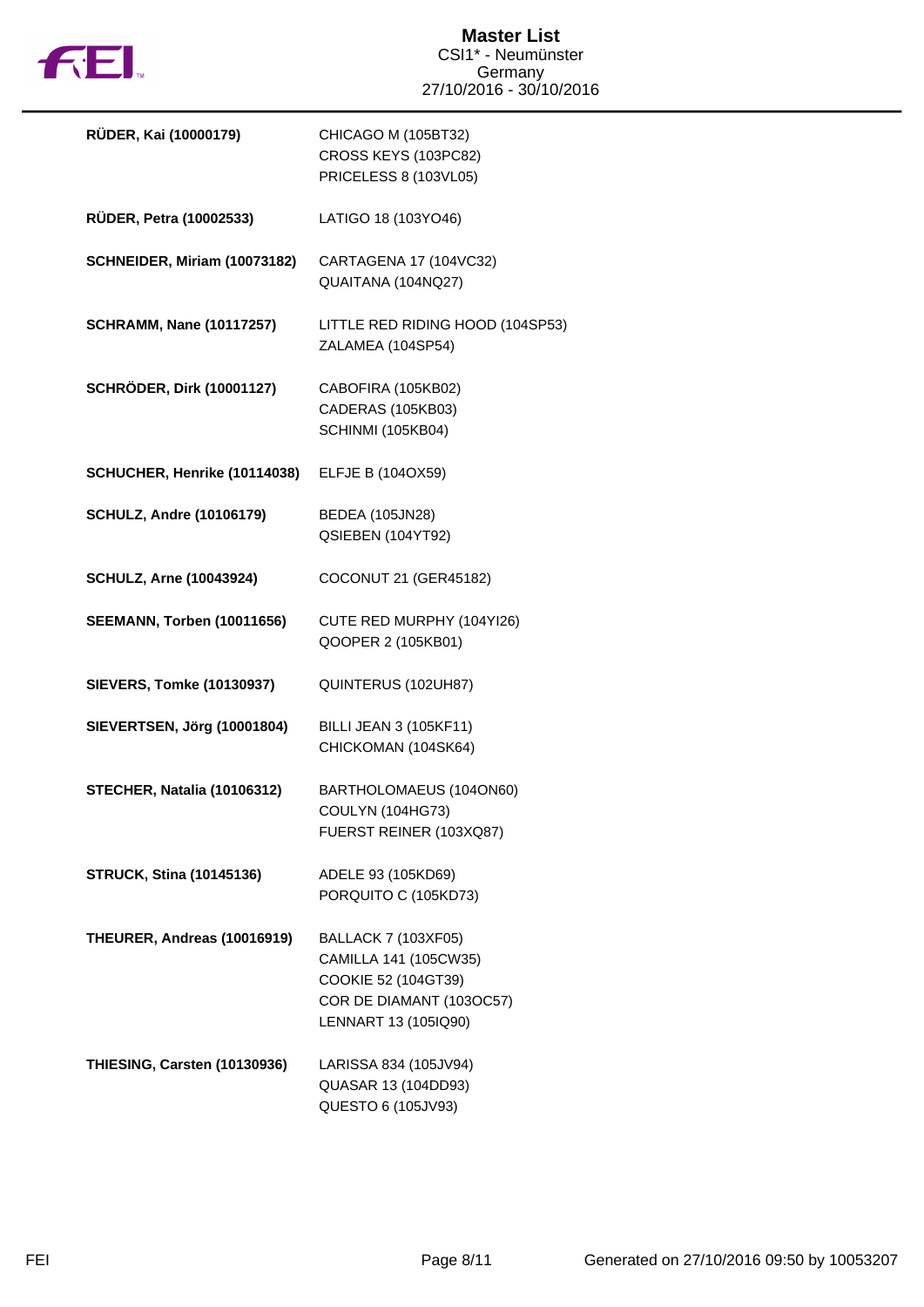

| VILLMANN-DOLL, Ines (10043986) CAMERON 25 (103US46)         | CANDILLA 3 (104DF01)                                                                                                           |
|-------------------------------------------------------------|--------------------------------------------------------------------------------------------------------------------------------|
| VON HACHT, Elisa Marlene<br>(10101498)                      | PERTH 8 (104VU77)                                                                                                              |
| <b>WAGNER, Frank (10012183)</b>                             | CELESTIANO TL (104WF53)<br>DELANDO 2 (104XO62)<br>QAZIM (104ZZ43)                                                              |
| <b>WEBER, Johanna (10101551)</b>                            | CATINA M (104NY07)<br>LEXION 6 (105KJ42)                                                                                       |
| <b>WEITKAMP, Marie Louisa</b><br>(10058804)                 | CAPUT (DEN40836)<br>CASSANDRA VON ASCHENBECK (104KD40)                                                                         |
| <b>WERNER, Frank (10011849)</b>                             | CODY 92 (104SP57)                                                                                                              |
| <b>WESTPHAL, Luisa (10101502)</b>                           | CHEYENNE 742 (GER45397)                                                                                                        |
| WIDMAYER, Philine (10118692)                                | CARDOSO 29 (104UF83)<br>CASQUINTERO (103XH86)<br>CIRO VAN ALFEN (104UF84)<br>NEWS FROM INNISKEEN (104MR75)                     |
| <b>WITT, Marten (10074425)</b>                              | ALORA 8 (104PQ92)<br>DARCAS (104WY29)<br>QUERRA (105KE44)<br>QUERRY 3 (104NS03)<br>QUITOLA (105KD62)                           |
| ZAND, Darius (10001072)                                     | CASSIDRO ZD (104SJ11)                                                                                                          |
| <b>STAN</b> Great Britain<br>FRAZER, Christopher (10023475) | Athlete: 1 Horses: 3<br>AMBER 115 (104PG21)<br>CAJOU 11 (104ZG78)<br>CASSATA 4 (105EJ41)                                       |
| Greece<br>TOULOUPIS, Aggelos (10070422)                     | Athlete: 1 Horses: 4<br>ALLEGRA 184 (104QJ60)<br>CAESAR 368 (104HS90)<br><b>CLINTAS (104SS07)</b><br>COCO CHANELL 15 (103CN52) |
| <b>Hong Kong</b>                                            | Athlete: 1 Horses: 4                                                                                                           |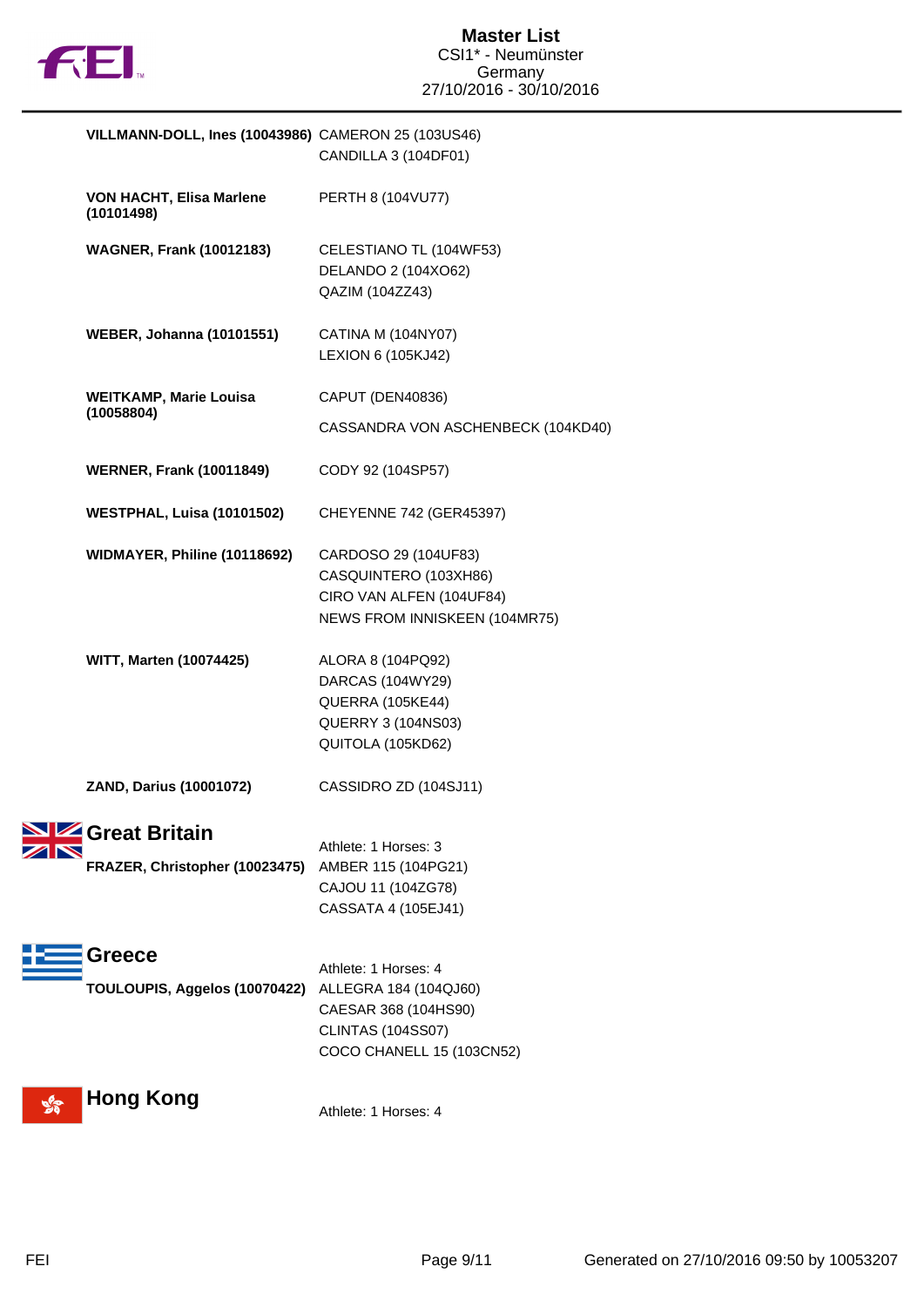| 七七                                                                | <b>Master List</b><br>CSI1* - Neumünster<br>Germany<br>27/10/2016 - 30/10/2016                                     |
|-------------------------------------------------------------------|--------------------------------------------------------------------------------------------------------------------|
| <b>LEUNG, Raena (10035287)</b>                                    | FOLINDE VAN HET SLAGERSHOF (103NF85)<br>LALIK 2 (1020U22)<br>ORPHEE DU GRANIT (102SE83)<br>SEXY JUNIOR M (105HJ75) |
| <b>Ireland</b><br>RYAN, Eoin (10024455)                           | Athlete: 1 Horses: 2<br>NELSON 235 (104CY55)<br>PASCALINO 7 (104CY57)                                              |
| <b>Italy</b><br>VALENTE, Raffaele (10079807)                      | Athlete: 1 Horses: 2<br>SALITAIRE (104ZH24)<br>TOFTEHOEJS CAMARA (104LW69)                                         |
| Japan<br>HAASE SHIBAYAMA, Takashi<br>(10017376)                   | Athlete: 1 Horses: 2<br>CANETTE 2 (105JT88)<br>CASALLVANO (105JT83)                                                |
| <b>Netherlands</b><br>NIEUWENHUIS, Pam (10119794)                 | Athlete: 1 Horses: 2<br>ATHENE (104BK83)<br>VENDORLUX V (103PL46)                                                  |
| <b>Poland</b><br>ORSCHEL, Cassandra (10016924) ACANTHYA (103WF86) | Athlete: 1 Horses: 3<br>CHICO'S BANDITA (103UW54)<br>TAMARA 296 (103Al71)                                          |
| <b>Spain</b><br>DE LOS SANTOS GARCIA,<br>Fernando (10145510)      | Athletes: 4 Horses: 6<br><b>HYATT 3 (104CD17)</b><br>RENONCULE DES FORETS (103CP28)                                |
| <b>GARCIA DIANA, Salvador</b><br>(10082317)                       | CASIMIR 162 (105JS46)<br>QUITO 45 (105JS38)                                                                        |
| <b>SANCHEZ ALEMAN, Pedro</b><br>(10040373)                        | COMMA (104FY44)                                                                                                    |
| SÁNCHEZ MEHLKOPF, Alejandro CONSIR (104TC50)<br>(10096237)        |                                                                                                                    |
| <b>Sweden</b><br>DANIELSSON, Eva (10077658)                       | Athletes: 4 Horses: 6<br>NELLY FURTADO (104RH47)<br>VALIDENTO (105KD85)                                            |
| <b>HELLSTRÖM, Ewa (10086397)</b>                                  | IMAGINE Z (104NY05)                                                                                                |